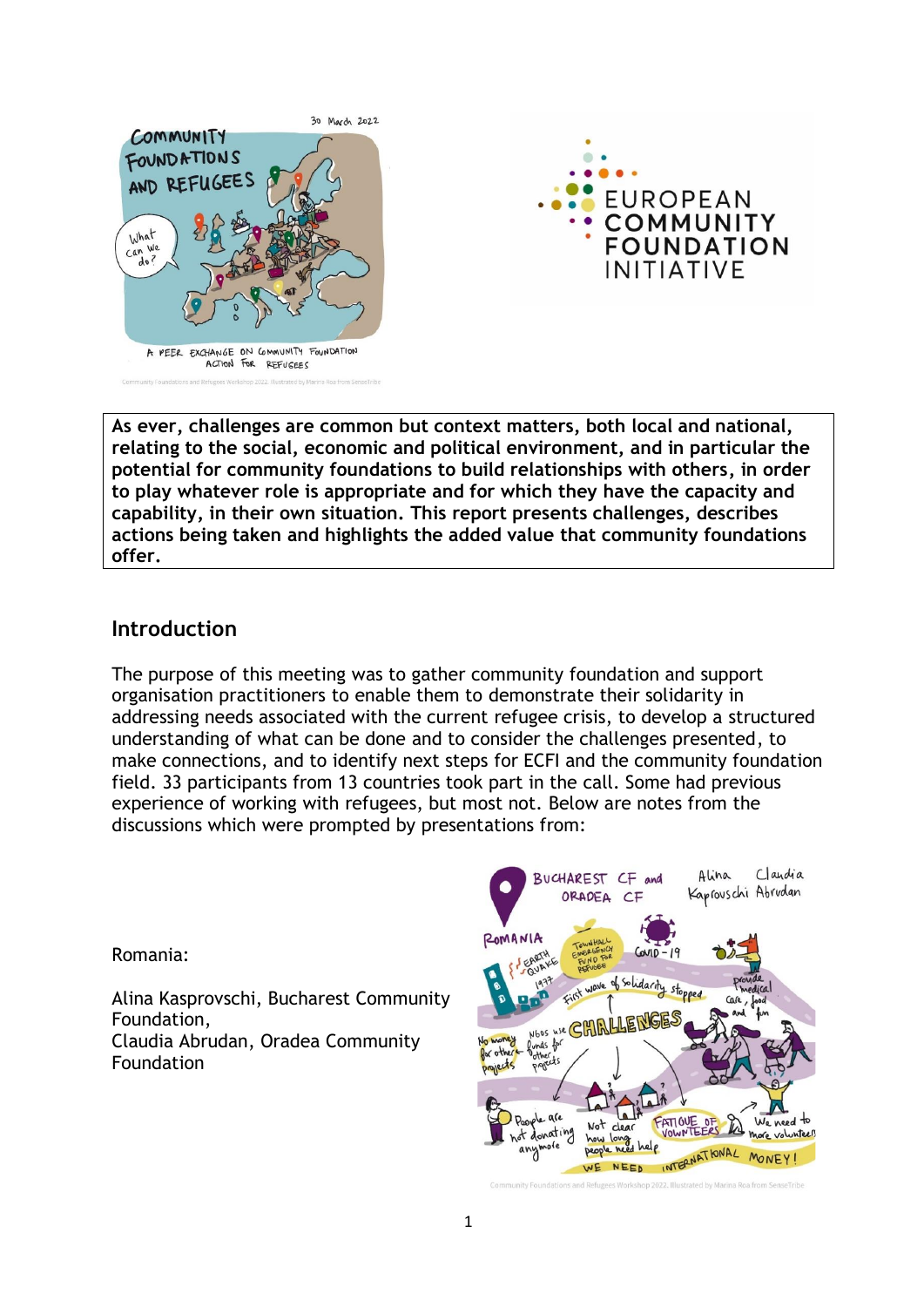Poland:

Anna Jafernik, Zywiec Development Foundation, Iwona Olkowicz, Federation of Community Foundations in Poland



Germany:

Katja Neels, Mădălina Gheorghiu, and Kai Jahns, Barnim Uckermark Community Foundation



# **Challenges faced by community foundations**

Challenges faced by these organisations related to the need to divert human and financial resources away from other activities (at a time when organisations, staff and volunteers, and the local community had not recovered from the additional burdens imposed by the Covid-19 pandemic). Nevertheless, there was much evidence of the activation of volunteers and a sense of a moral obligation to respond. As one contributor put it "We just say 'Yes'".

There is also the challenge of how to be strategic in a crisis, even with some preparation e.g. with emergency plans and funding mechanisms in place. It was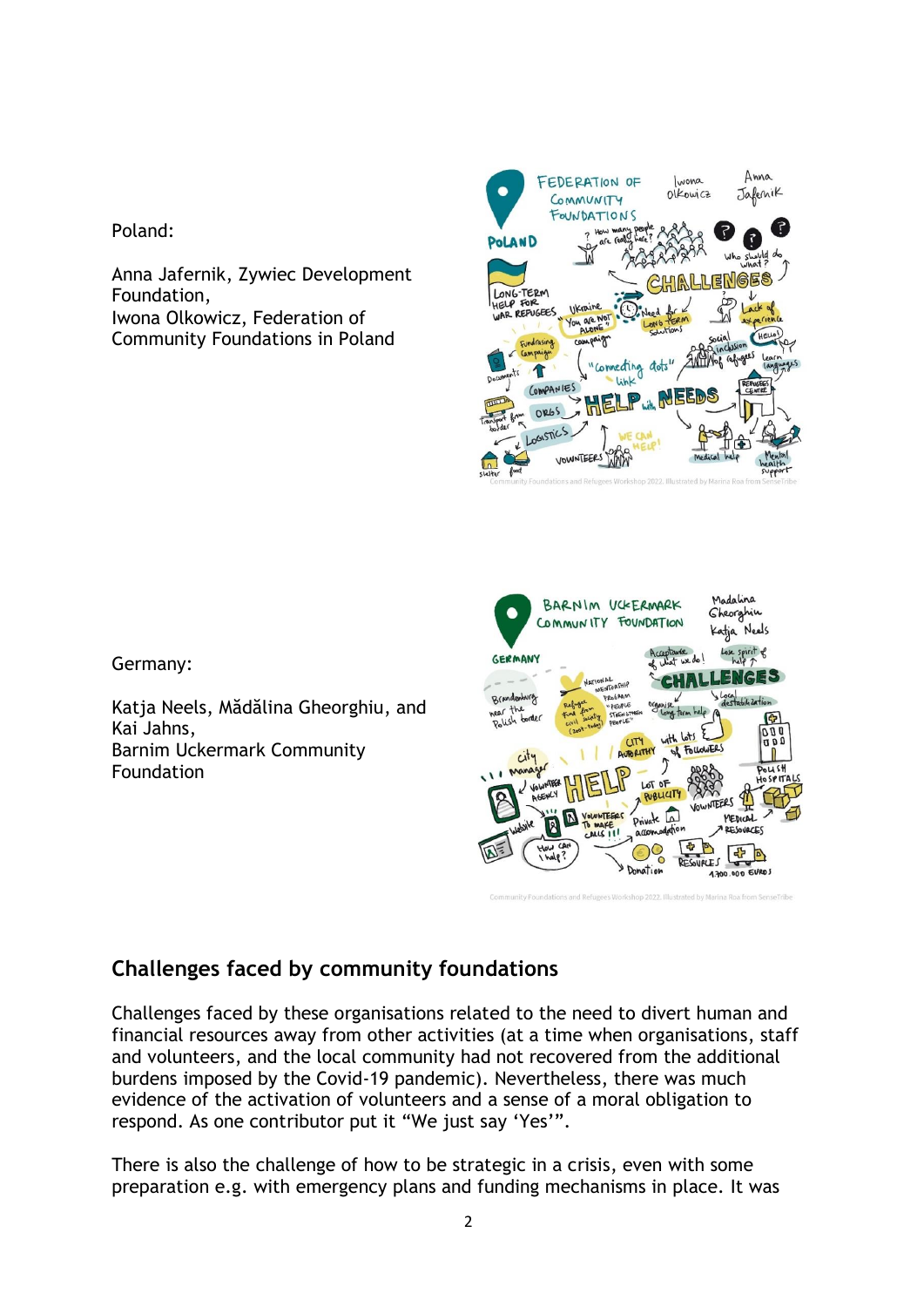noted however that some community foundations, for example in Romania, were feeling overwhelmed and that there was also fatigue in local communities and it was in some places proving difficult to raise funds and to continue to engage volunteers. Others were being approached by donors (particularly existing corporate partners) offering financial support.

Some, for example in Poland, are operating in and environment where there was no national policy or infrastructure to deal with refugees. Here in particular, there was the need to work out who can / should do what and establish working relationships with relevant public bodies and NGOs. The need for international support was highlighted.

It was also noted that community foundations were having to deal with local community destabilisation caused by different perceptions of the conflict and local politicisation of the issue, and the different attitudes towards different refugees – something that could bring reputational damage but also could provide an opportunity to open discussions around equality and integration.

Despite having responded quickly everyone recognised that this would be a longterm issue and that community foundations will continue to have a role to play.



Community Foundations and Refugees Workshop 2022. Illustrated by Marina Roa from SenseTribe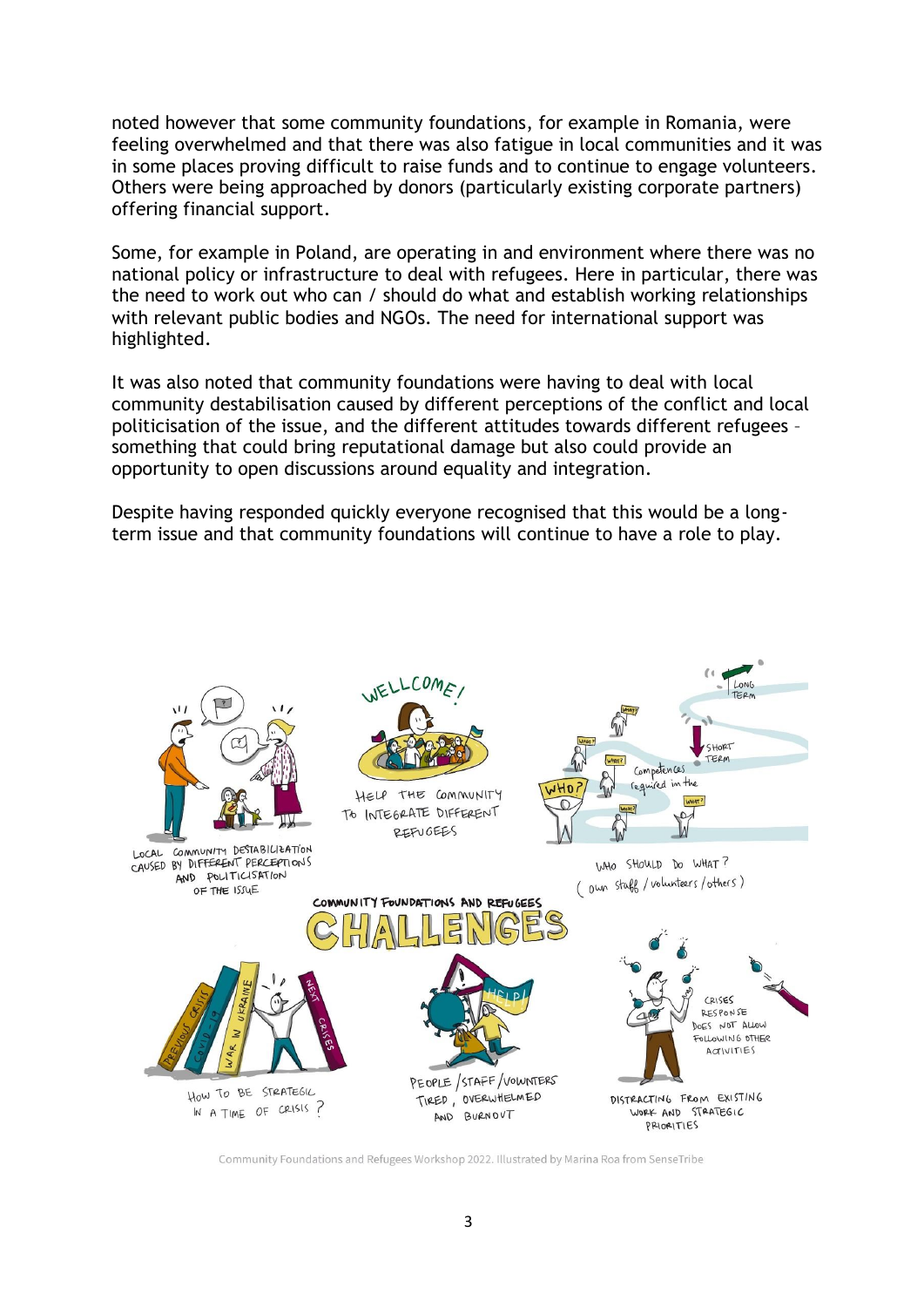# **Actions being taken**

Three areas of action were cited:

- 1. Direct intervention mobilising staff and volunteers to provide support e.g. provision of supplies, transport, advice and guidance accommodation etc
- 2. Grant assistance providing financial support to NGOs for both funding activities and general operating costs
- 3. Connecting within and outside the community foundation and philanthropy field – building relationships with municipalities, businesses and NGOs, and being involved in the longer-term strategic response

# **Added value offered by community foundations**

- Established and trusted local institutions (to raise and distribute funds and mobilise volunteers)
- Knowledge of the locality (people, needs, institutions etc)
- A variety of practical skills and competencies (from grantmaking through to logistics)
- Ability to act quickly (mobilising human and financial resources)
- Direct people-to-people connections in local communities, but also nationally and internationally
- Complementarity between community foundation work on the ground with technical and financial support from national networks / associations (and their connections internationally) and potential leverage of knowledge and resources

### **Next steps**

ECFI will continue to share knowledge and experience from community foundations and support organisations on this topic and raise awareness of the role of community foundations among the wider philanthropy field to encourage their support for this work.